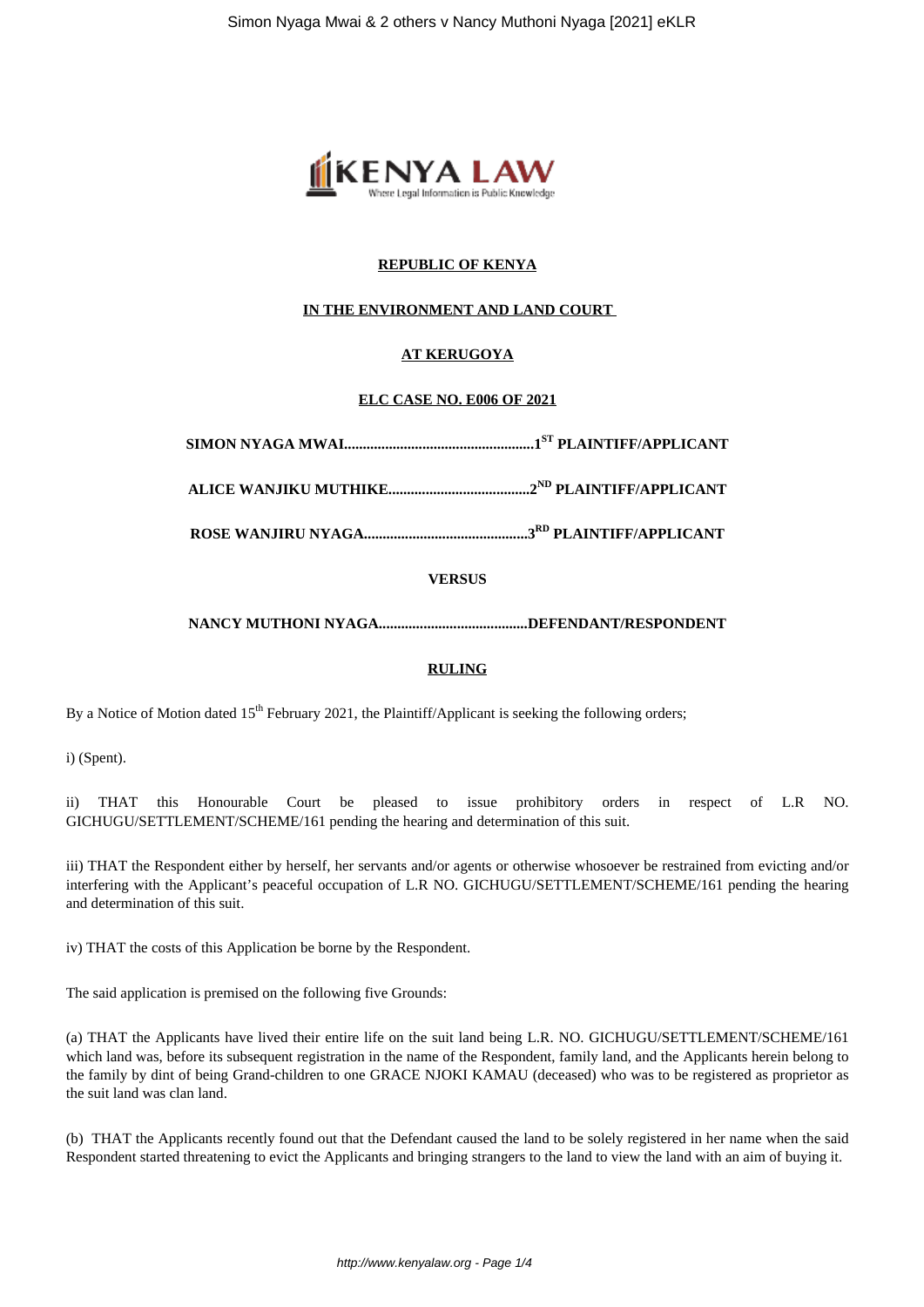(c) THAT the Applicants have reliably learnt that the Respondent is in the process of selling the suit land and this could very well render them homeless and destitute yet they also had every right to be registered as owners or beneficiaries of the land save for the Respondent being registered solely as proprietor.

(d) THAT the Applicants place reliance on the doctrine of customary trust and aver that the Respondent was a wife to the son of the said GRACE NJOKI KAMAU (deceased) and the said Respondent was not solely entitled to the land as she holds it in trust of the family.

(e) THAT unless the orders sought herein are issued, the Applicants stand to suffer irreparable harm and loss by being evicted from their land and losing the same to  $3<sup>rd</sup>$  parties.

#### **APPLICANTS SUMMARY OF FACTS**

The Applicants in their Supporting Affidavit made the following depositions:

(1) THAT the 1st Plaintiff/Applicant is the son of MWAI KAMAU (deceased) who was the son of GRACE NJOKI KAMAU (deceased) and the said GRACE NJOKI KAMAU was to be registered as proprietor of the suit land which was clan land.

(2) THAT the  $2<sup>nd</sup>$  plaintiff/Applicant is the daughter of PETER MUTHIKE KAMAU (deceased) who was the son of GRACE NJOKI KAMAU (deceased) and the said GRACE NJOKI KAMAU was to be registered as proprietor of the suit land which was clan land.

(3) THAT the 3<sup>rd</sup> Plaintiff/Applicant is the daughter of SIMON NYAGA KAMAU (deceased) who was the son of GRACE NJOKI KAMAU (deceased) and the said GRACE NJOKI KAMAU (deceased) was to be registered as proprietor of the suit land which was clan land.

(4) THAT the Defendant/Respondent was the wife of the said SIMON NYAGA KAMAU (deceased) and is the mother to the  $3^{rd}$ Applicant herein.

(5) THAT the Applicants herein were all born on the suit land and have lived thereupon all their lives. They have also extensively developed the suit land in their respective portions.

(6) THAT the suit land was previously registered in the name of the now defunct County Council of Kirinyaga which land was originally clan land and was to devolve to the Applicants' grand mother and her children who however are now all deceased.

(7) THAT the Respondent herein, without any color of right and without the knowledge and/or consent of the other beneficiaries to the land, proceeded to have the suit land solely registered in her name and this was done on 06/07/2007.

(8) THAT the Applicants had no idea that the Respondent herein had proceeded to be issued with the certificate of title to the land on 11/07/2007 until the said Respondent started threatening them with eviction and also bringing strangers to the land who they later found out that they are proposed buyers of the suit land.

(9) THAT the Applicants have reliably learnt that the Respondent is in the process of selling off the suit land and this could very well render them homeless and destitute yet they also had every right to be registered as owners or beneficiaries of the land save for the Respondent being registered solely as proprietor

(10) THAT the Applicants place reliance on the doctrine of customary trust and aver that that the Respondent was the wife to the son of the sad GRACE NJOKI KAMAU (deceased), one SIMON NYAGA KAMAU (deceased) and the said Respondent was not solely entitled to the land as she holds it in trust of the family.

*(11)* THAT the Applicants wholly place reliance in *Section 28 of the Land Registration Act.*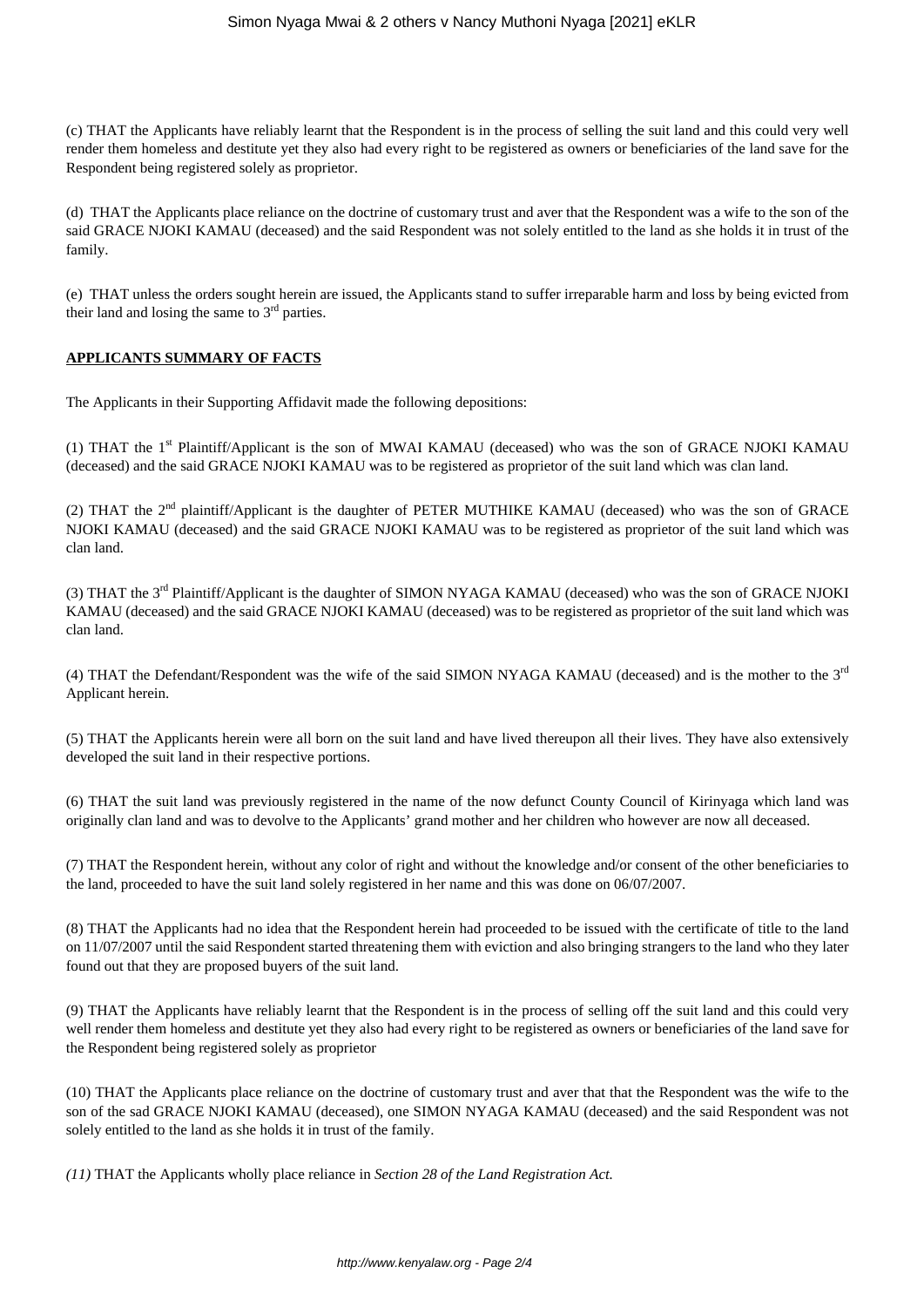(12) THAT unless the orders sought herein are issued, the Applicants stand to suffer irreparable harm and loss by being evicted from their land and losing the same to  $3<sup>rd</sup>$  parties.

The Respondent filed a replying Affidavit in response to the said Application and made the following depositions:-

1) THAT I strongly oppose the Notice of Motion as the same is misconceived, vexatious, mischievous and hence an abuse of court process.

2) THAT I do not hold land parcel No. GICHUGU/SETTLEMENT/SCHEME/161 in trust for the Applicants.

3) THAT the aforesaid parcel of land was initially allocated to my late husband Simon Kamau.

4) THAT the allocation was done during the life time of Grace Njoki Kamau who was my mother in law and the mother of my husband.

5) THAT my husband was from Muranga County where his father's ancestral land was and where his siblings could claim customary trust.

6) THAT after the death of my husband, I successfully applied for the change of name of my husband to my name in the land parcel number GICHUGU/SETTLEMENT/SCHEME/16.

7) That the County Council of Kirinyaga as it was then informed the Commissioner of Lands of the approval.

8) THAT my husband died on  $29<sup>th</sup>$  October, 1999 and I was issued with a letter by the Area Chief confirming the death to enable me apply for death certificate.

9) THAT the Applicants have never lived in the parcel of land in issue and they cannot claim customary trust just because my husband had accommodated his mother Grace Njoki Kamau in his land.

10) THAT the Applicants have not exhibited any application by Grace Njoki Kamau for allocation of the land.

11) THAT my late husband was not holding the land in trust for anyone and none of the Applicants claimed the same during my husband's life time.

12) THAT Peter Muthike was a brother to my husband and though he was buried in my land illegally after an order was issued and served in Kerugoya Chief Magistrate's Court Civil Case No. E005 of 2021.

13) THAT even PETER Muthike's children do not reside in my land.

14) THAT my mother in law had no claim on my husband's land the reasons why she never claimed the same during her life time.

15) THAT my registration in my husband's land was regular and with no customary trust alleged.

# **LEGAL ANALYSIS AND DECISION**

I have considered the Notice of Motion, the supporting affidavit and the annextures thereto. I have also considered the replying affidavit, annextures in support and the rival submissions. An order for inhibition is a discretionary power which a Court can issue for a particular period pending further directions. The Applicant is seeking the inhibition orders pending the hearing and determination of the main suit. From the prayers in the plaint dated 15/02/2021, the Applicants are seeking for inter-alia orders of declaration that the Defendant/Respondent holds the suit land parcel No. GICHUGU/SETTLEMENT/SCHEME/161 in trust for